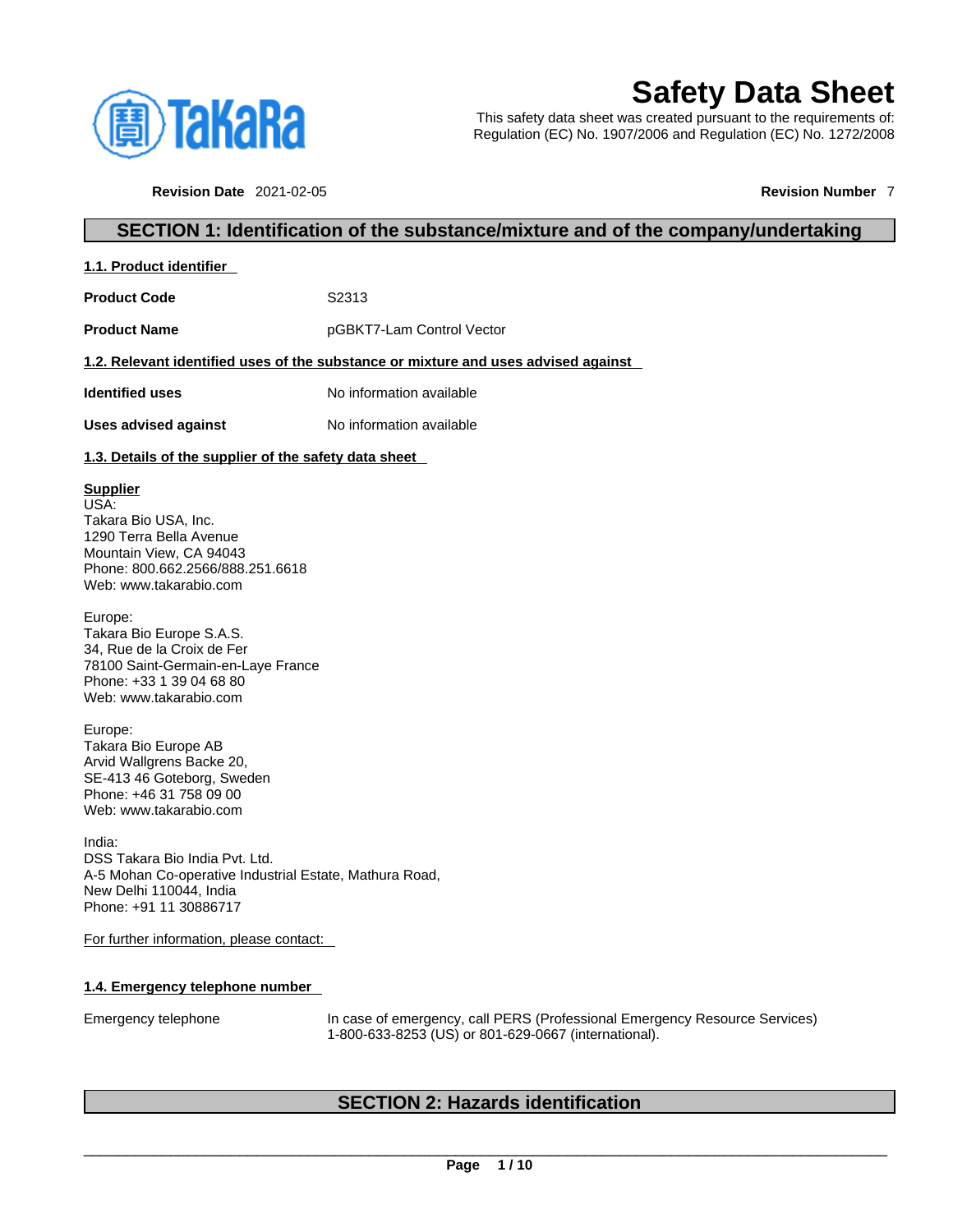#### **2.1. Classification of the substance or mixture**

*Regulation (EC) No 1272/2008*  This mixture is classified as not hazardous according to regulation (EC) 1272/2008 [CLP]

#### **2.2. Label elements**

This mixture is classified as not hazardous according to regulation (EC) 1272/2008 [CLP] **Hazard statements** This mixture is classified as not hazardous according to regulation (EC) 1272/2008 [CLP]

#### **2.3. Other hazards**

No information available.

# **SECTION 3: Composition/information on ingredients**

#### **3.1 Substances**

Not applicable

**3.2 Mixtures** 

#### **Full text of H- and EUH-phrases: see section 16**

*Acute Toxicity Estimate No information available* 

This product does not contain candidate substances of very high concern at a concentration >=0.1% (Regulation (EC) No. 1907/2006 (REACH), Article 59)

### **SECTION 4: First aid measures**

#### **4.1. Description of first aid measures**

| <b>Inhalation</b>                                                               | Remove to fresh air.                                                                                                    |  |  |
|---------------------------------------------------------------------------------|-------------------------------------------------------------------------------------------------------------------------|--|--|
| Eye contact                                                                     | Rinse thoroughly with plenty of water for at least 15 minutes, lifting lower and upper eyelids.<br>Consult a physician. |  |  |
| <b>Skin contact</b>                                                             | Wash skin with soap and water. In the case of skin irritation or allergic reactions see a<br>physician.                 |  |  |
| Ingestion                                                                       | Clean mouth with water and drink afterwards plenty of water.                                                            |  |  |
| 4.2. Most important symptoms and effects, both acute and delayed                |                                                                                                                         |  |  |
| <b>Symptoms</b>                                                                 | No information available.                                                                                               |  |  |
| 4.3. Indication of any immediate medical attention and special treatment needed |                                                                                                                         |  |  |
| Note to physicians                                                              | Treat symptomatically.                                                                                                  |  |  |

# **SECTION 5: Firefighting measures**

#### **5.1. Extinguishing media**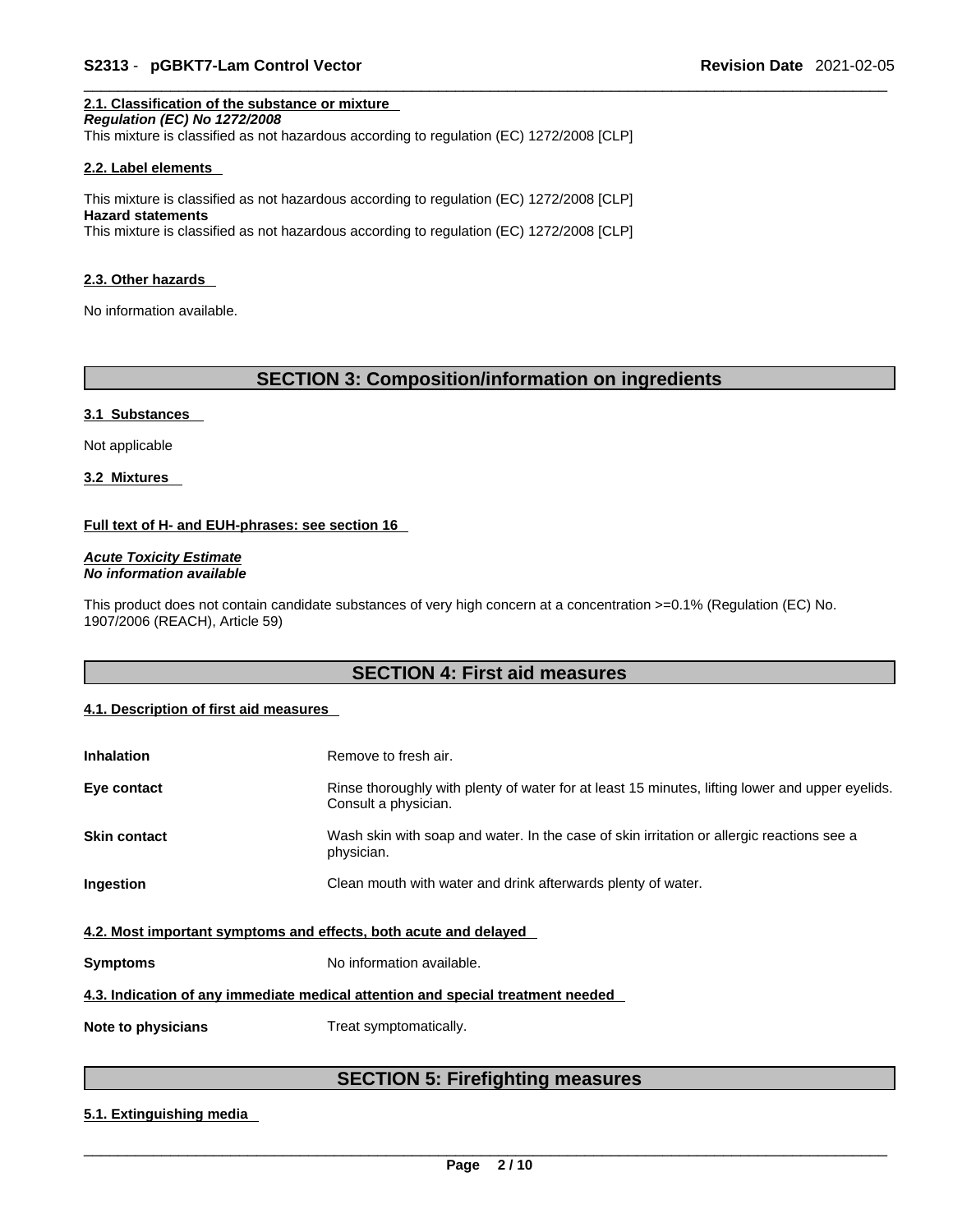| <b>Suitable Extinguishing Media</b>                        | Use extinguishing measures that are appropriate to local circumstances and the<br>surrounding environment.                            |
|------------------------------------------------------------|---------------------------------------------------------------------------------------------------------------------------------------|
| <b>Large Fire</b>                                          | CAUTION: Use of water spray when fighting fire may be inefficient.                                                                    |
| Unsuitable extinguishing media                             | Do not scatter spilled material with high pressure water streams.                                                                     |
| 5.2. Special hazards arising from the substance or mixture |                                                                                                                                       |
| Specific hazards arising from the<br>chemical              | No information available.                                                                                                             |
| 5.3. Advice for firefighters                               |                                                                                                                                       |
| Special protective equipment for<br>fire-fighters          | Firefighters should wear self-contained breathing apparatus and full firefighting turnout<br>gear. Use personal protection equipment. |
|                                                            | <b>SECTION 6: Accidental release measures</b>                                                                                         |
|                                                            | 6.1. Personal precautions, protective equipment and emergency procedures                                                              |
| <b>Personal precautions</b>                                | Ensure adequate ventilation.                                                                                                          |
| For emergency responders                                   | Use personal protection recommended in Section 8.                                                                                     |
| 6.2. Environmental precautions                             |                                                                                                                                       |
| <b>Environmental precautions</b>                           | See Section 12 for additional Ecological Information.                                                                                 |
| 6.3. Methods and material for containment and cleaning up  |                                                                                                                                       |
| <b>Methods for containment</b>                             | Prevent further leakage or spillage if safe to do so.                                                                                 |
| Methods for cleaning up                                    | Take up mechanically, placing in appropriate containers for disposal.                                                                 |
| Prevention of secondary hazards                            | Clean contaminated objects and areas thoroughly observing environmental regulations.                                                  |
| 6.4. Reference to other sections                           |                                                                                                                                       |
| <b>Reference to other sections</b>                         | See section 8 for more information. See section 13 for more information.                                                              |
|                                                            | <b>SECTION 7: Handling and storage</b>                                                                                                |
| 7.1. Precautions for safe handling                         |                                                                                                                                       |
| Advice on safe handling                                    | Ensure adequate ventilation.                                                                                                          |

**General hygiene considerations** Handle in accordance with good industrial hygiene and safety practice.

### **7.2. Conditions for safe storage, including any incompatibilities**

**Storage Conditions** Keep container tightly closed in a dry and well-ventilated place.

### **7.3. Specific end use(s)**

**Identified uses**

# **SECTION 8: Exposure controls/personal protection**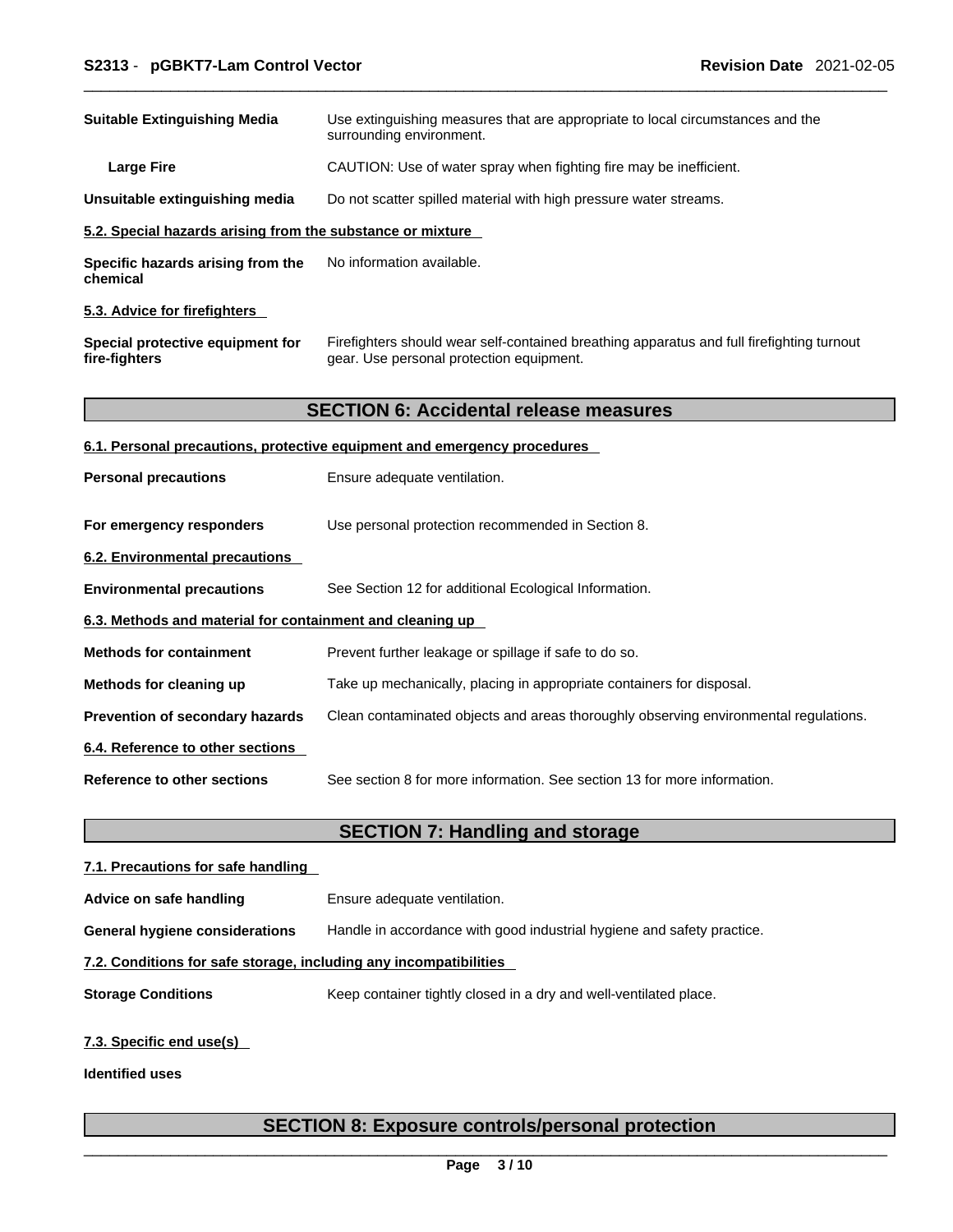# **8.1. Control parameters Exposure Limits** This product, as supplied, does not contain any hazardous materials with occupational exposure limits established by the region specific regulatory bodies. **Biological occupational exposure limits** This product, as supplied, does not contain any hazardous materials with biological limits established by the region specific regulatory bodies. **Derived No Effect Level (DNEL)** No information available. **Predicted No Effect Concentration** No information available. **(PNEC) 8.2. Exposure controls Personal Protective Equipment Eye/face protection** No special protective equipment required. **Skin and body protection** No special protective equipment required. **Respiratory protection** No protective equipment is needed under normal use conditions. If exposure limits are exceeded or irritation is experienced, ventilation and evacuation may be required. **General hygiene considerations** Handle in accordance with good industrial hygiene and safety practice. **Environmental exposure controls** No information available.

### **SECTION 9: Physical and chemical properties**

#### **9.1. Information on basic physical and chemical properties**

| <b>Physical state</b>            | Liquid                   |                          |
|----------------------------------|--------------------------|--------------------------|
| Appearance                       | Clear, colorless         |                          |
| Color                            | Clear                    |                          |
| Odor                             | Odorless.                |                          |
| Odor Threshold                   | No information available |                          |
| Property                         | <b>Values</b>            | Remarks • Method         |
| Melting point / freezing point   | No data available        | None known               |
| Boiling point/boiling range (°C) | No data available        | None known               |
| Flammability (solid, gas)        | No data available        | None known               |
| <b>Flammability Limit in Air</b> |                          | None known               |
| <b>Upper flammability limit:</b> | No data available        |                          |
| Lower flammability limit:        | No data available        |                          |
| Flash point                      | No data available        | Open cup                 |
| <b>Autoignition temperature</b>  | No data available        | None known               |
| <b>Decomposition temperature</b> |                          | None known               |
| рH                               |                          | None known               |
| pH (as aqueous solution)         | No data available        | No information available |
| Kinematic viscosity              | No data available        | None known               |
| <b>Dynamic Viscosity</b>         | No data available        | None known               |
| Water solubility                 | No data available        | None known               |
| Solubility in other solvents     | No data available        | None known               |
| <b>Partition coefficient</b>     | No data available        | None known               |
| Vapor pressure                   | No data available        | None known               |
| <b>Relative density</b>          |                          | None known               |
|                                  |                          |                          |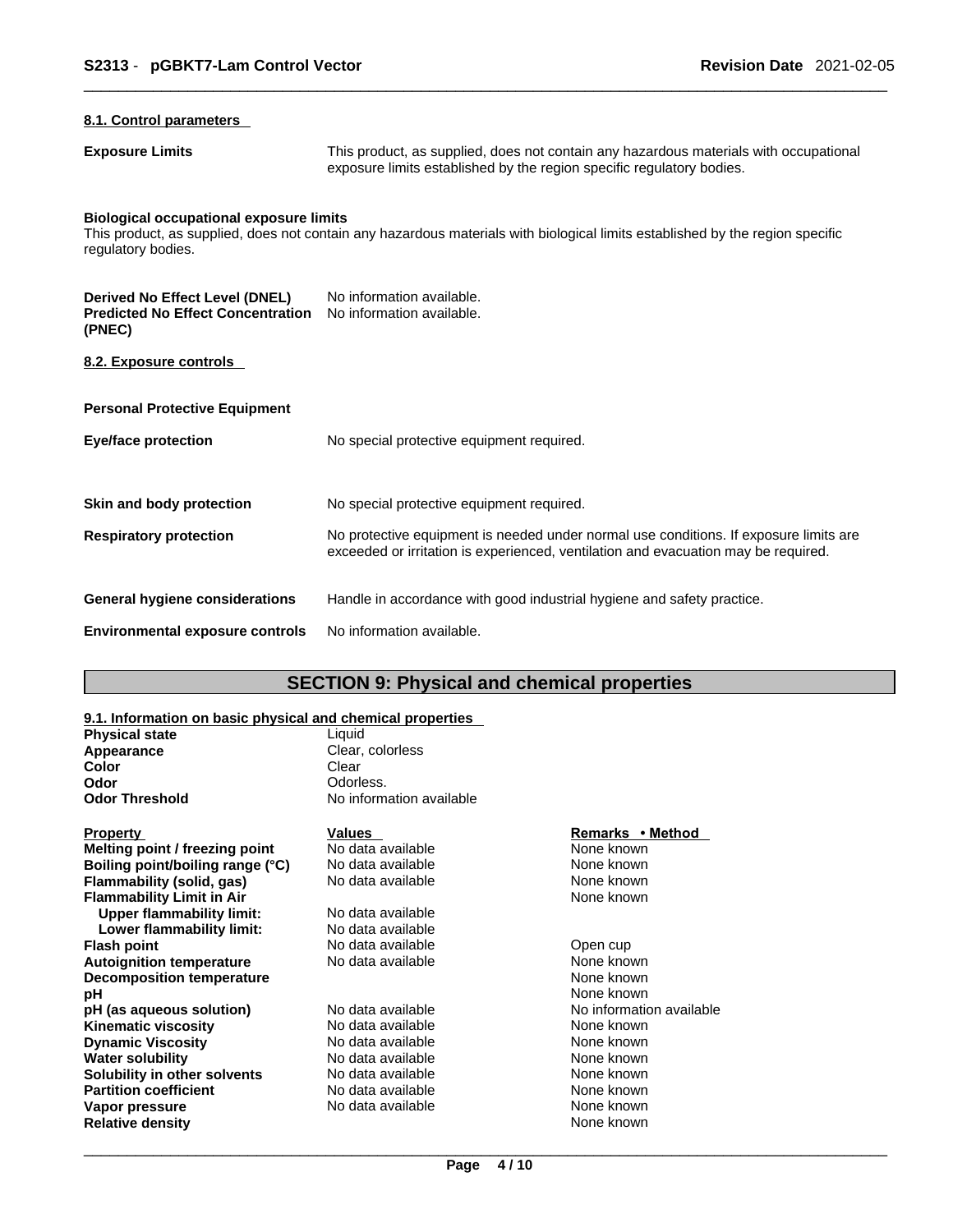| <b>Bulk Density</b>               | No data available        |
|-----------------------------------|--------------------------|
| <b>Liquid Density</b>             | No data available        |
| Vapor density                     | No data available        |
| <b>Particle characteristics</b>   |                          |
| <b>Particle Size</b>              | No information available |
| <b>Particle Size Distribution</b> | No information available |

#### **9.2. Other information**

*9.2.1. Information with regard to physical hazard classes* Not applicable

*9.2.2. Other safety characteristics* No information available

| <b>SECTION 10: Stability and reactivity</b> |  |  |
|---------------------------------------------|--|--|
|---------------------------------------------|--|--|

**None known** 

#### **10.1. Reactivity**

**Reactivity No information available.** 

**10.2. Chemical stability** 

**Stability** Stable under normal conditions.

**Explosion Data Sensitivity to mechanical impact** None. **Sensitivity to static discharge** None.

**10.3. Possibility of hazardous reactions**

**Possibility of hazardous reactions** None under normal processing.

**10.4. Conditions to avoid** 

**Conditions to avoid** None known based on information supplied.

**10.5. Incompatible materials**

**Incompatible materials** None known based on information supplied.

#### **10.6. Hazardous decomposition products**

**Hazardous Decomposition Products** None known based on information supplied.

### **SECTION 11: Toxicological information**

### **11.1. Information on hazard classes as defined in Regulation (EC) No 1272/2008**

#### **Information on likely routes of exposure**

#### **Product Information**

| <b>Inhalation</b>   | Specific test data for the substance or mixture is not available. |
|---------------------|-------------------------------------------------------------------|
| Eye contact         | Specific test data for the substance or mixture is not available. |
| <b>Skin contact</b> | Specific test data for the substance or mixture is not available. |
| Ingestion           | Specific test data for the substance or mixture is not available. |

**<u>Symptoms related to the physical, chemical and toxicological characteristics</u>**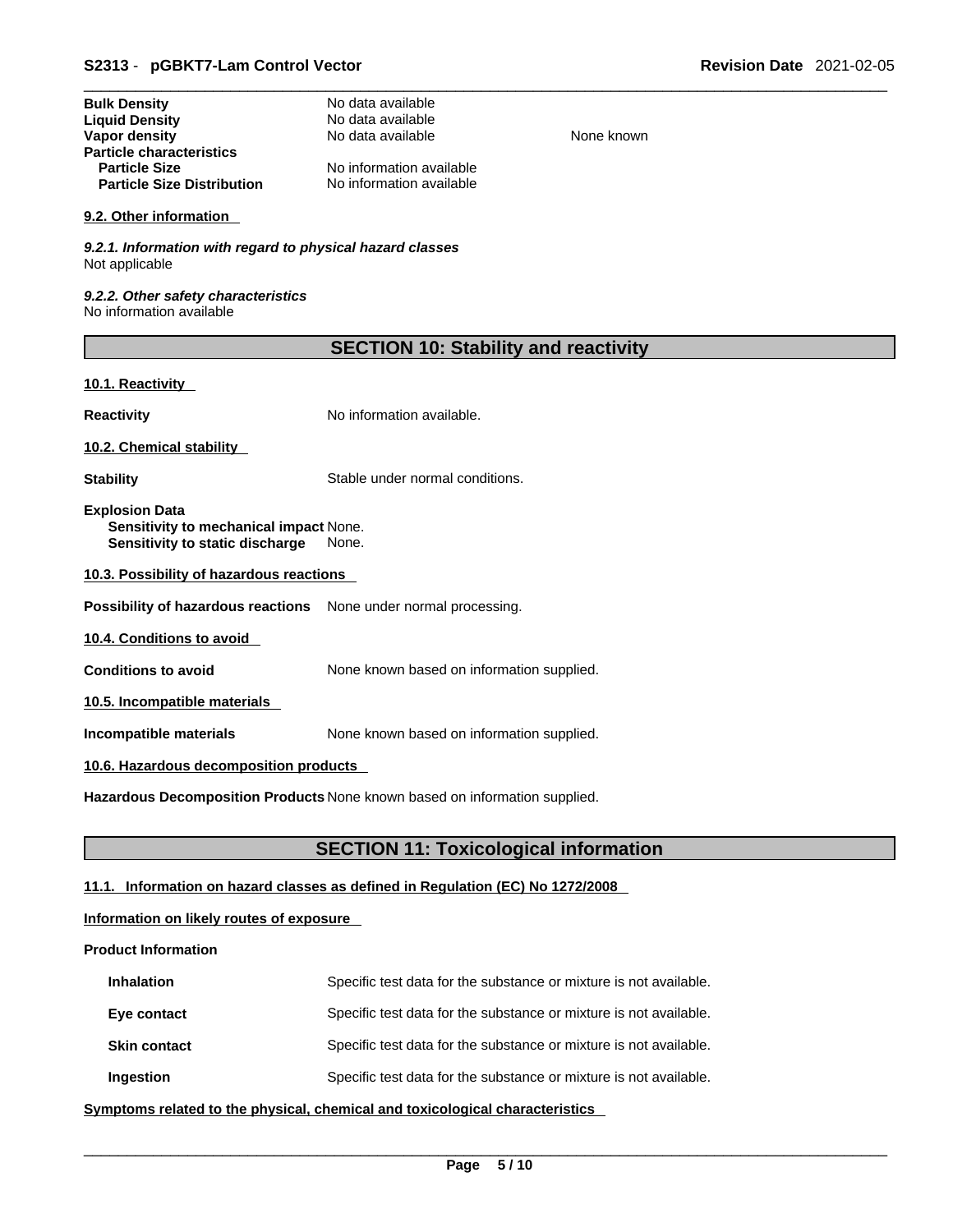**Symptoms** No information available.

**Numerical measures of toxicity**

# **Acute toxicity**

| Delayed and immediate effects as well as chronic effects from short and long-term exposure |                                                                                 |  |  |
|--------------------------------------------------------------------------------------------|---------------------------------------------------------------------------------|--|--|
| <b>Skin corrosion/irritation</b>                                                           | No information available.                                                       |  |  |
| Serious eye damage/eye irritation                                                          | No information available.                                                       |  |  |
| Respiratory or skin sensitization                                                          | No information available.                                                       |  |  |
| <b>Germ cell mutagenicity</b>                                                              | No information available.                                                       |  |  |
| Carcinogenicity                                                                            | No information available.                                                       |  |  |
| <b>Reproductive toxicity</b>                                                               | No information available.                                                       |  |  |
| <b>STOT - single exposure</b>                                                              | No information available.                                                       |  |  |
| <b>STOT - repeated exposure</b>                                                            | No information available.                                                       |  |  |
| <b>Aspiration hazard</b>                                                                   | No information available.                                                       |  |  |
| 11.2. Information on other hazards                                                         |                                                                                 |  |  |
| 11.2.1. Endocrine disrupting properties                                                    |                                                                                 |  |  |
| <b>Endocrine disrupting properties</b>                                                     | No information available.                                                       |  |  |
| 11.2.2. Other information                                                                  |                                                                                 |  |  |
| Other adverse effects                                                                      | No information available.                                                       |  |  |
|                                                                                            | <b>SECTION 12: Ecological information</b>                                       |  |  |
| 12.1. Toxicity                                                                             |                                                                                 |  |  |
| <b>Ecotoxicity</b>                                                                         | The environmental impact of this product has not been fully investigated.       |  |  |
| <b>Unknown aquatic toxicity</b>                                                            | Contains 0.836 % of components with unknown hazards to the aquatic environment. |  |  |
| 12.2. Persistence and degradability                                                        |                                                                                 |  |  |
| <b>Persistence and degradability</b>                                                       | No information available.                                                       |  |  |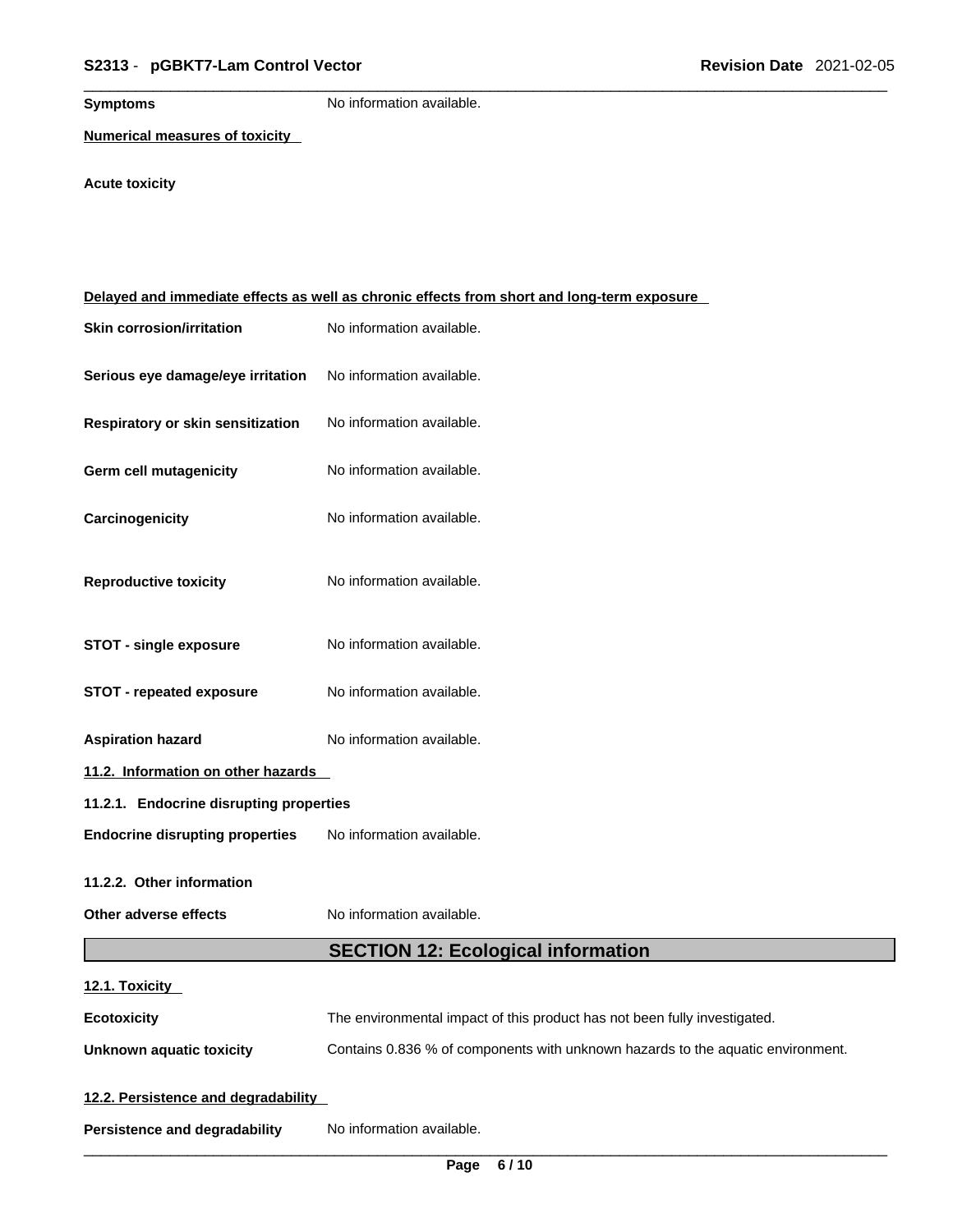#### **12.3. Bioaccumulative potential**

**Bioaccumulation** No information available.

**12.4. Mobility in soil** 

**Mobility in soil Mobility in soil No** information available.

**12.5. Results of PBT and vPvB assessment**

**PBT** and **vPvB** assessment No information available.

#### **12.6. Endocrine disrupting properties**

**Endocrine disrupting properties** No information available.

#### **12.7. Other adverse effects**

No information available.

# **SECTION 13: Disposal considerations**

#### **13.1. Waste treatment methods**

| Waste from residues/unused | Dispose of in accordance with local regulations. Dispose of waste in accordance with |
|----------------------------|--------------------------------------------------------------------------------------|
| products                   | environmental legislation.                                                           |
| Contaminated packaging     | Do not reuse empty containers.                                                       |

# **SECTION 14: Transport information**

| <b>IATA</b><br>14.1 UN number or ID number<br>14.2 UN proper shipping name<br>14.3 Transport hazard class(es)<br>14.4 Packing group<br>14.5 Environmental hazards<br>14.6 Special precautions for user<br><b>Special Provisions</b>                                                                    | Not regulated<br>No information available<br>Not regulated<br>Not regulated<br>Not applicable<br>None                             |
|--------------------------------------------------------------------------------------------------------------------------------------------------------------------------------------------------------------------------------------------------------------------------------------------------------|-----------------------------------------------------------------------------------------------------------------------------------|
| <b>IMDG</b><br>14.1 UN number or ID number<br>14.2 UN proper shipping name<br>14.3 Transport hazard class(es)<br>14.4 Packing group<br>14.5 Environmental hazards<br>14.6 Special precautions for user<br><b>Special Provisions</b><br>14.7 Maritime transport in bulk<br>according to IMO instruments | Not regulated<br>No information available<br>Not regulated<br>Not regulated<br>Not applicable<br>None<br>No information available |
| <b>RID</b><br>14.1 UN number or ID number<br>14.2 UN proper shipping name<br>14.3 Transport hazard class(es)<br>14.4 Packing group<br>14.5 Environmental hazards<br>14.6 Special precautions for user                                                                                                  | Not regulated<br>No information available<br>Not regulated<br>Not regulated<br>Not applicable                                     |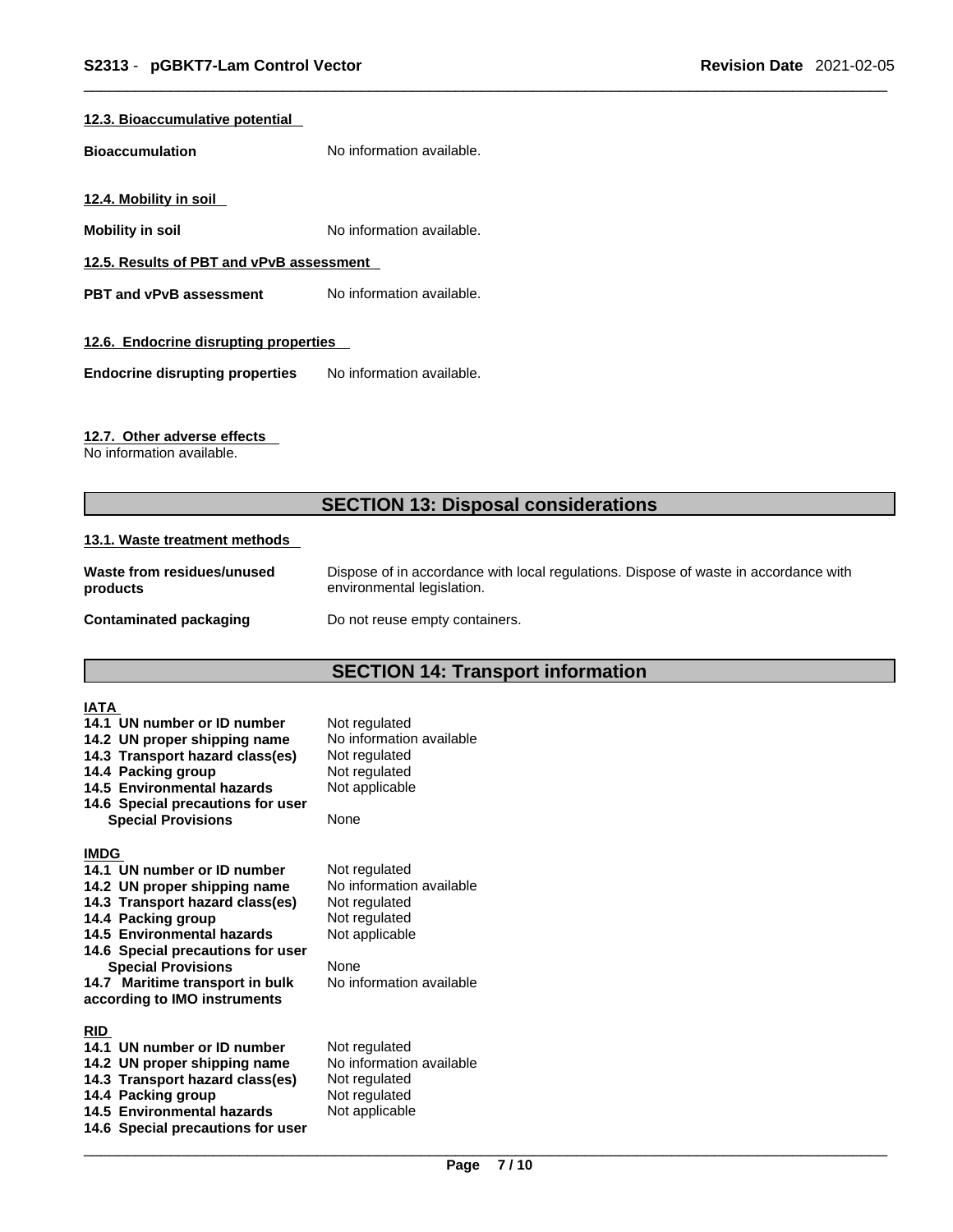**Special Provisions** None

| <b>ADR</b><br>14.1 UN number or ID number | Not regulated            |
|-------------------------------------------|--------------------------|
| 14.2 UN proper shipping name              | No information available |
| 14.3 Transport hazard class(es)           | Not regulated            |
| 14.4 Packing group                        | Not regulated            |
| 14.5 Environmental hazards                | Not applicable           |
| 14.6 Special precautions for user         |                          |
| <b>Special Provisions</b>                 | None                     |

## **SECTION 15: Regulatory information**

#### **15.1. Safety, health and environmental regulations/legislation specific for the substance or mixture**

#### **European Union**

Take note of Directive 98/24/EC on the protection of the health and safety of workers from the risks related to chemical agents at work.

#### **Authorizations and/or restrictions on use:**

This product does not contain substances subject to authorization (Regulation (EC) No. 1907/2006 (REACH), Annex XIV) This product does not contain substances subject to restriction (Regulation (EC) No. 1907/2006 (REACH), Annex XVII)

#### **Persistent Organic Pollutants**

Not applicable

**Ozone-depleting substances (ODS) regulation (EC) 1005/2009**

Not applicable

| International Inventories |  |
|---------------------------|--|
| <b>TSCA</b>               |  |
| <b>DSL/NDSL</b>           |  |
| <b>EINECS/ELINCS</b>      |  |
| <b>ENCS</b>               |  |
| <b>IECSC</b>              |  |
| <b>KECL</b>               |  |
| <b>PICCS</b>              |  |
| <b>AICS</b>               |  |

 **Legend:** 

 **TSCA** - United States Toxic Substances Control Act Section 8(b) Inventory  **DSL/NDSL** - Canadian Domestic Substances List/Non-Domestic Substances List  **EINECS/ELINCS** - European Inventory of Existing Chemical Substances/European List of Notified Chemical Substances  **ENCS** - Japan Existing and New Chemical Substances  **IECSC** - China Inventory of Existing Chemical Substances  **KECL** - Korean Existing and Evaluated Chemical Substances  **PICCS** - Philippines Inventory of Chemicals and Chemical Substances  **AICS** - Australian Inventory of Chemical Substances

#### **15.2. Chemical safety assessment**

**Chemical Safety Assessment** No information available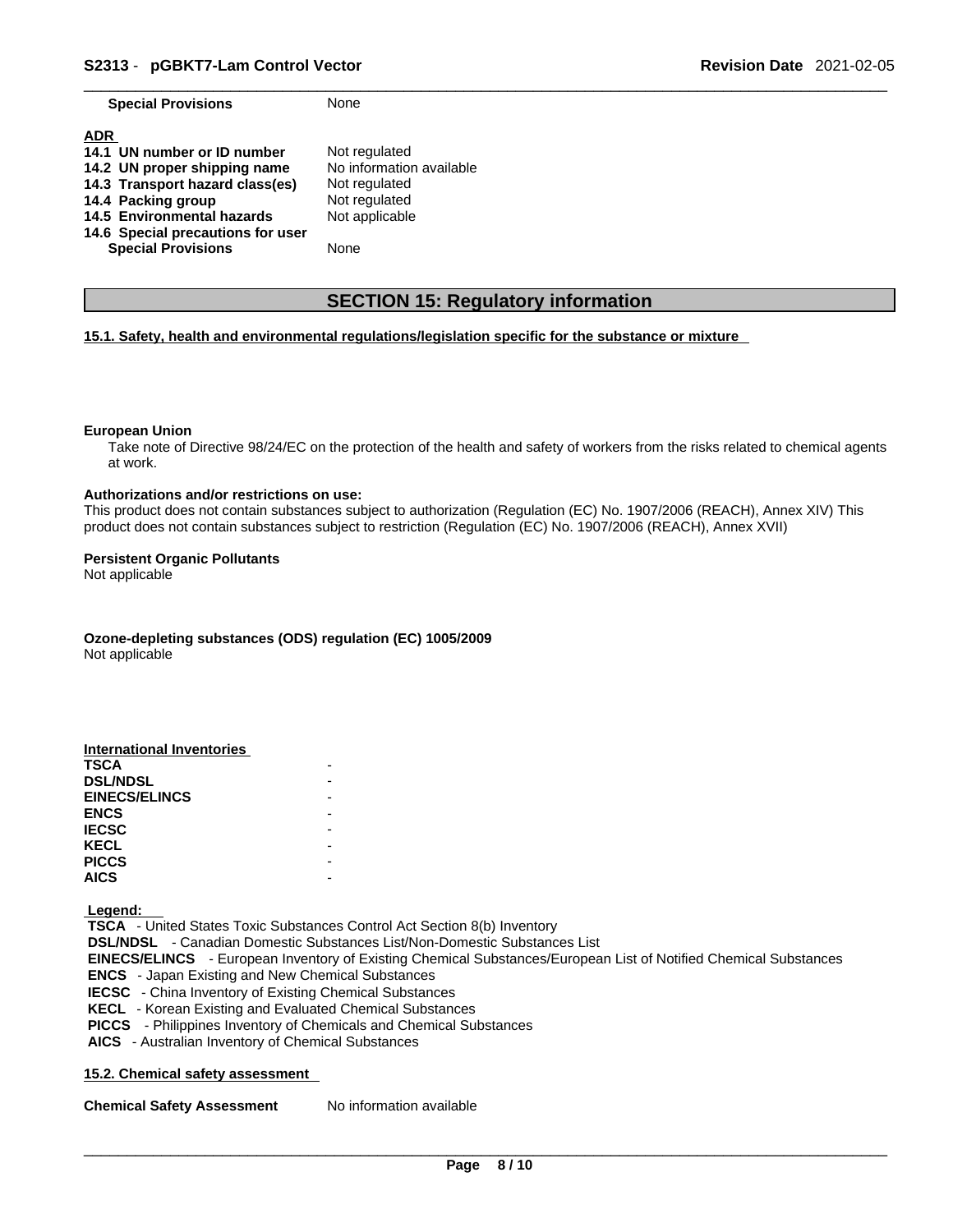# **SECTION 16: Other information**

#### **Key or legend to abbreviations and acronyms used in the safety data sheet**

#### **Legend**

SVHC: Substances of Very High Concern for Authorization:

#### **Legend Section 8: EXPOSURE CONTROLS/PERSONAL PROTECTION**

| TWA     | Time weighted average | STEL | Short term exposure limit |
|---------|-----------------------|------|---------------------------|
| Ceiling | Maximum limit value   |      | Skin designation          |

| <b>Classification procedure</b>                                 |                            |
|-----------------------------------------------------------------|----------------------------|
| Classification according to Regulation (EC) No. 1272/2008 [CLP] | Method Used                |
| Acute oral toxicity                                             | Calculation method         |
| Acute dermal toxicity                                           | Calculation method         |
| Acute inhalation toxicity - gas                                 | Calculation method         |
| Acute inhalation toxicity - vapor                               | Calculation method         |
| Acute inhalation toxicity - dust/mist                           | <b>Calculation method</b>  |
| Skin corrosion/irritation                                       | <b>Calculation method</b>  |
| Serious eye damage/eye irritation                               | Calculation method         |
| Respiratory sensitization                                       | Calculation method         |
| Skin sensitization                                              | Calculation method         |
| Mutagenicity                                                    | Calculation method         |
| Carcinogenicity                                                 | Calculation method         |
| Reproductive toxicity                                           | <b>Calculation method</b>  |
| STOT - single exposure                                          | <b>ICalculation method</b> |
| STOT - repeated exposure                                        | Calculation method         |
| Acute aquatic toxicity                                          | <b>Calculation method</b>  |
| Chronic aquatic toxicity                                        | Calculation method         |
| Aspiration hazard                                               | Calculation method         |
| Ozone                                                           | Calculation method         |

#### **Key literature references and sources for data used to compile the SDS**

Agency for Toxic Substances and Disease Registry (ATSDR) U.S. Environmental Protection Agency ChemView Database European Food Safety Authority (EFSA) EPA (Environmental Protection Agency) Acute Exposure Guideline Level(s) (AEGL(s)) U.S. Environmental Protection Agency Federal Insecticide, Fungicide, and Rodenticide Act U.S. Environmental Protection Agency High Production Volume Chemicals Food Research Journal Hazardous Substance Database International Uniform Chemical Information Database (IUCLID) Japan GHS Classification Australia National Industrial Chemicals Notification and Assessment Scheme (NICNAS) NIOSH (National Institute for Occupational Safety and Health) National Library of Medicine's ChemID Plus (NLM CIP) National Library of Medicine's PubMed database (NLM PUBMED) National Toxicology Program (NTP) New Zealand's Chemical Classification and Information Database (CCID) Organization for Economic Co-operation and Development Environment, Health, and Safety Publications Organization for Economic Co-operation and Development High Production Volume Chemicals Program Organization for Economic Co-operation and Development Screening Information Data Set World Health Organization

#### **Revision Date** 2021-02-05

#### **This safety data sheet complies with the requirements of Regulation (EC) No. 1907/2006**

#### **Disclaimer**